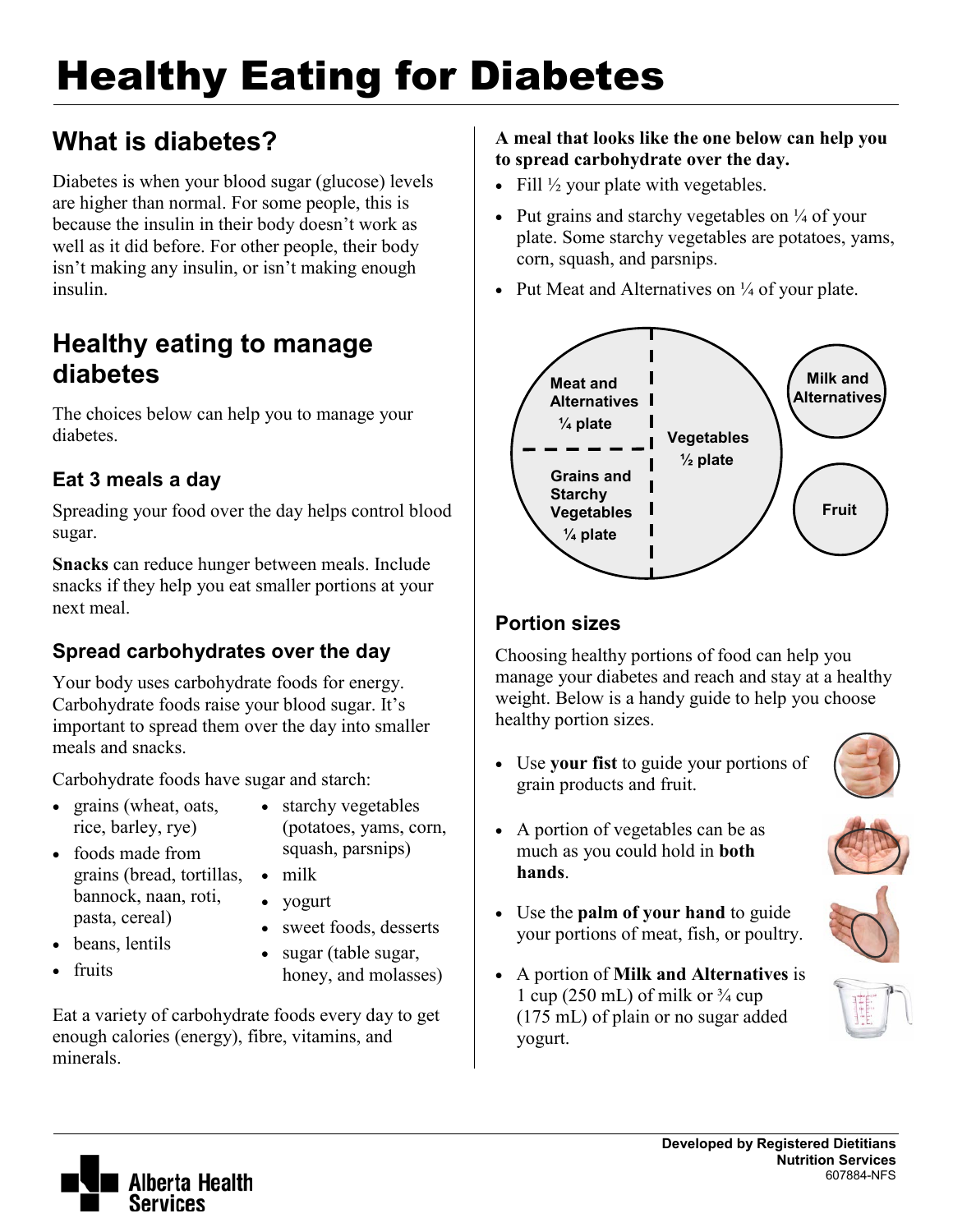#### **Limit sweet foods and foods with added sugars**

Sweet foods and foods with added sugar quickly raise blood sugar. Use the tips below to reduce the amount of added sugar you eat and drink.

• Drink water or sugar-free drinks instead of juice or drinks with added sugar like regular pop, iced tea, and sugar-sweetened coffee and tea drinks.



- 100% fruit juice doesn't have added sugar, but has a lot of natural sugar. Limit 100% juice to  $\frac{1}{2}$  cup (125 mL) a day.
- Limit sugar, jam, honey, desserts, candy, syrups, and sweet sauces.
- To sweeten foods like coffee, tea, baking, jams, jellies, and syrups, you can use low-calorie or nocalorie sugar substitutes. Ask your dietitian about using sugar substitutes.

## **Eat more fibre**

Eating fibre helps you manage your blood sugar levels. Fibre at each meal slows the digestion of food and slows the movement of sugar into your blood. This helps to keep blood sugar from rising too high after a meal.

Eating more fibre may also help lower your risk of heart disease.

#### **Use the tips below to eat more fibre.**

- Choose higher fibre and whole grain foods more often. High fibre foods have 4 or more grams of fibre in one serving.
- Choose whole grain breads, cereals, crackers, whole wheat pasta, whole wheat couscous, quinoa, barley, oats, and brown rice.
- Eat high fibre cereal often, by itself or mixed with another cereal.
- Eat legumes such as peas, beans, and lentils often. Add them to soups, casseroles, salads, and spaghetti sauce.

• Choose vegetables or fruit at every meal and snack.

Eat these fruits more often: oranges, berries, pears, plums.



**Drink more fluid when you increase the amount of fibre you eat.** Fibre holds fluid in the stool, which keeps stools soft.

• Drink at least  $9-12$  cups  $(2.25-3 L)$  of fluid each day. Water, lower fat milk, and unflavoured soy beverages are the healthiest choices.

### **Limit salt intake**

- Use herbs and spices for flavouring instead of salt.
- Add little or no salt to cooking or to food at the table.
- Eat less canned, processed, and packaged foods. Read the Nutrition Facts tables on food labels to find foods lower in sodium.

## **Limit alcohol intake**

Ask your doctor if drinking alcohol is safe for you. Alcohol may affect your blood sugar control.

If you use alcohol, follow Canada's Low Risk Alcohol Drinking Guidelines:

- Women: 2 or less drinks per day or 10 or less drinks per week
- Men: 3 or less drinks per day or 15 or less drinks per week

One drink of alcohol is:

- 12 ounces (341 mL) of beer and cider
- 5 ounces (142 mL) of wine
- $1\frac{1}{2}$  ounces (43 mL) of liquor

Alcohol is high in calories. Mixes such as juice or regular pop add sugar and more calories to alcohol. Limit higher sugar drinks like coolers, liqueurs, dessert wines, and mixed drinks.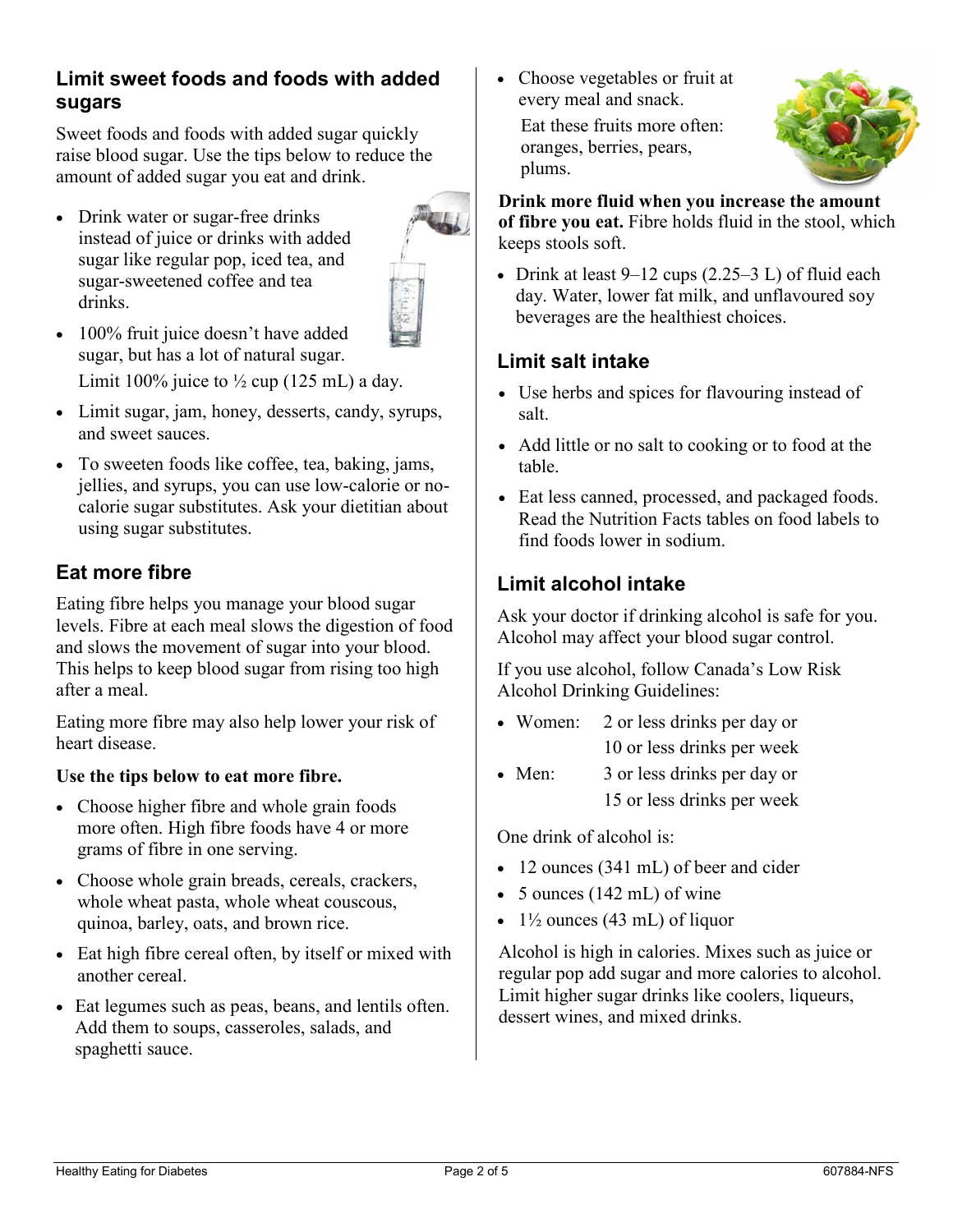### **Choose small amounts of healthy fat**

People with diabetes are more likely to get heart disease. Eating these fats in small amounts can decrease your risk.

#### **Some heart healthy fats are listed below.**

- oils: olive, canola, peanut, sunflower
- non-hydrogenated margarine
- nuts and seeds, and nut butters
- ground flax seeds, chia seeds, or hemp seeds; add these to foods like yogurt, salads or hot cereals

Use the **tip of your thumb** to guide your portions of oils and fats.



#### **Cut down on saturated fat**

Eating saturated fats may increase your risk of heart disease. Use the ideas below.

#### *Milk and Alternatives:*

- Choose lower fat milk products (milk, yogurt, cheese).
- Limit lard and butter.



**Your thumb** is the size of a portion of most cheeses.

#### *Meat and Alternatives:*

- Choose lean meats. Limit processed meat like bacon, wieners, deli meat, and sausage.
- Eat fish at least two times each week.
- Choose beans, peas, lentils, and tofu more often.

#### *Sweets and snack foods:*

• Eat less snack food like chips, salty snacks, baked goods, chocolate bars, and candy.

#### **Avoid trans fat**

• Look for foods with little or no trans fat in the Nutrition Facts table on food packages.

Cutting back on fat may decrease your calories and help you to manage your weight.

# **Manage your weight**

The information in this handout can help you manage your weight. If you're at a healthy weight, try to stay there.

If you have extra weight, losing even 5−10% of your weight may help manage your blood sugars. For example, a person that weighs 220 pounds (100 kg) would try to lose 11−22 pounds (5−10 kg).

Healthy weight loss is up to 1−2 pounds (0.5−1 kg) a week.

If you would like help with weight loss, ask your doctor to refer you to a dietitian.

# **Next steps**

This handout includes lifestyle choices that can help you manage your diabetes. Change can be hard, especially if we try to make too many changes at once.

When you're ready to make a change, it can help to set a goal, and break your goals into small steps.

You're more likely to achieve smaller goals.

Ask your healthcare provider if you would like support with goal setting.



If you would like more support, ask your healthcare team to refer you to a dietitian. You can also find out more about diabetes at MyHealth.Alberta.ca and diabetes ca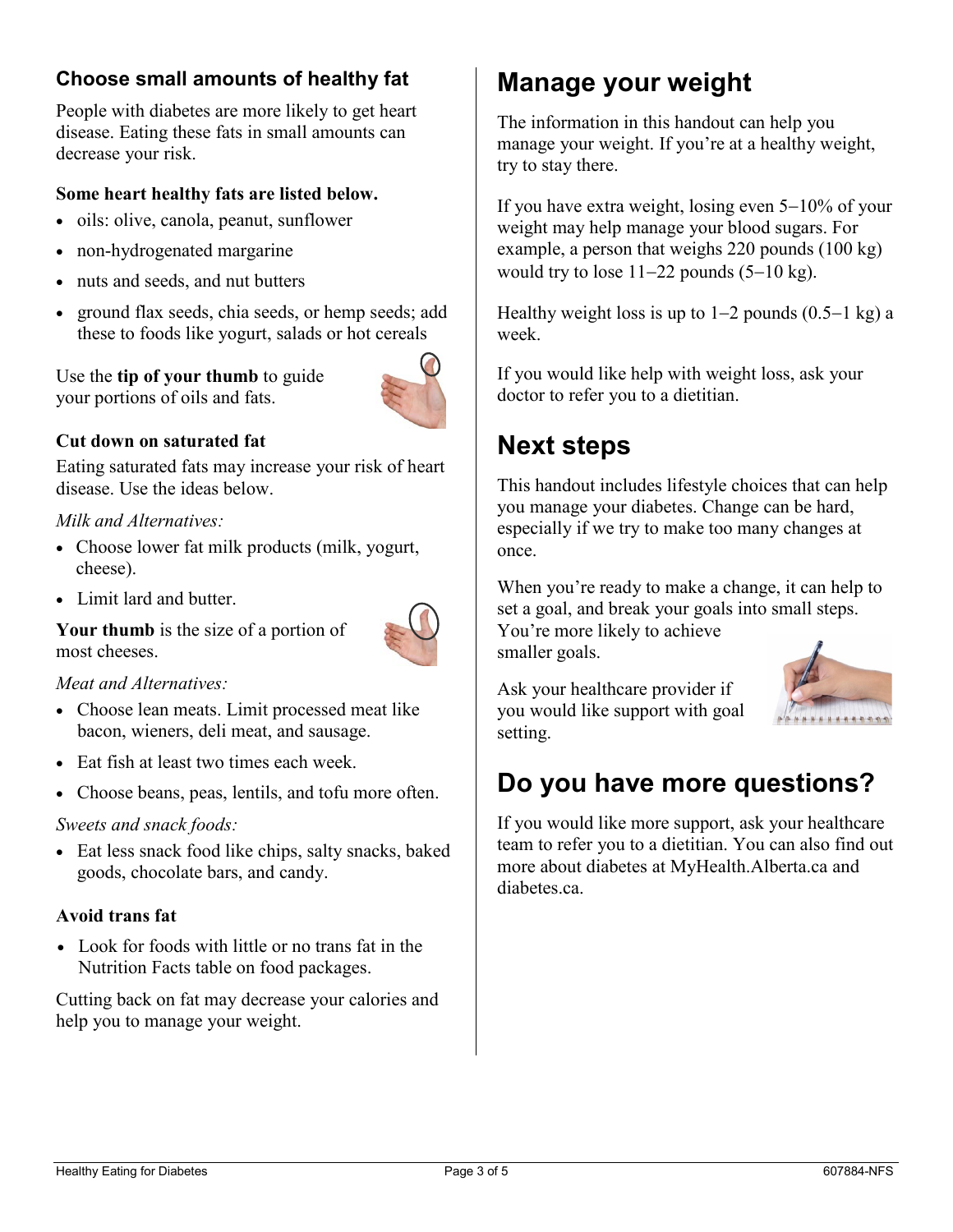# **Sample meal ideas**

The meal ideas on the next pages show how you can use some of the eating choices in this handout. These are examples only–the best meals for you may look different from these. There is space to write your own ideas for meals.

Look at the smaller meal plan on this page if you are less active or are trying to eat smaller portions. Look at the larger meal plan on the next page if you're active or have a larger appetite. Drink water throughout the day.

| <b>Smaller Meal Plan</b>                                     | <b>My Meal Plan</b> |  |  |  |
|--------------------------------------------------------------|---------------------|--|--|--|
| <b>Breakfast</b>                                             |                     |  |  |  |
| 1 whole grain English muffin                                 |                     |  |  |  |
| 1 cup $(250 \text{ mL})$ skim or 1% milk                     |                     |  |  |  |
| 1 egg scrambled with:                                        |                     |  |  |  |
| $\frac{1}{2}$ ounce (15 g) low fat cheese                    |                     |  |  |  |
| $\frac{1}{2}$ cup (125 mL) onions, tomato, mushrooms         |                     |  |  |  |
| Lunch                                                        |                     |  |  |  |
| $1 \text{ cup} (250 \text{ mL})$ lentil soup                 |                     |  |  |  |
| 3–4 whole grain crackers (30 grams)                          |                     |  |  |  |
| $\frac{3}{4}$ cup (175 grams) plain or no sugar added yogurt |                     |  |  |  |
| $\frac{1}{2}$ cup (125 mL) carrots                           |                     |  |  |  |
| <b>Supper</b>                                                |                     |  |  |  |
| $2\frac{1}{2}$ ounces (75 grams) baked salmon                |                     |  |  |  |
| $\frac{2}{3}$ cup (150 mL) brown rice, cooked                |                     |  |  |  |
| 1 cup (250 mL) steamed green beans                           |                     |  |  |  |
| 1 tsp (5 mL) soft, non-hydrogenated margarine                |                     |  |  |  |
| $\frac{1}{2}$ cup (125 mL) sliced tomatoes                   |                     |  |  |  |
| 1 small pear                                                 |                     |  |  |  |

#### **Snacks**

If you need help to keep portions smaller at meals, have a small snack between meals.

| Snacks for a smaller meal plan (each bullet is one snack)  |                                                                |  |  |  |
|------------------------------------------------------------|----------------------------------------------------------------|--|--|--|
| • 1 apple, sliced, with cinnamon                           | • $\frac{3}{4}$ cup (175 mL) low fat yogurt, plain or no sugar |  |  |  |
| • 3 cups (750 mL) plain popcorn with dill or               | added                                                          |  |  |  |
| Italian herbs                                              | • 1 cup $(250 \text{ mL})$ low fat milk or fortified           |  |  |  |
| • 1 cup $(250 \text{ mL})$ carrots, celery, cucumbers with | unsweetened soy beverage                                       |  |  |  |
| 2 Tbsp (30 mL) low fat dressing or $\frac{1}{4}$ cup (60   | • $\frac{1}{4}$ cup (60 mL) low sodium cottage cheese with     |  |  |  |
| mL) hummus                                                 | $\frac{1}{2}$ cup (125 mL) pineapple chunks, drained           |  |  |  |
| $\bullet$ 3–6 (30 grams) whole grain or rye crackers       |                                                                |  |  |  |